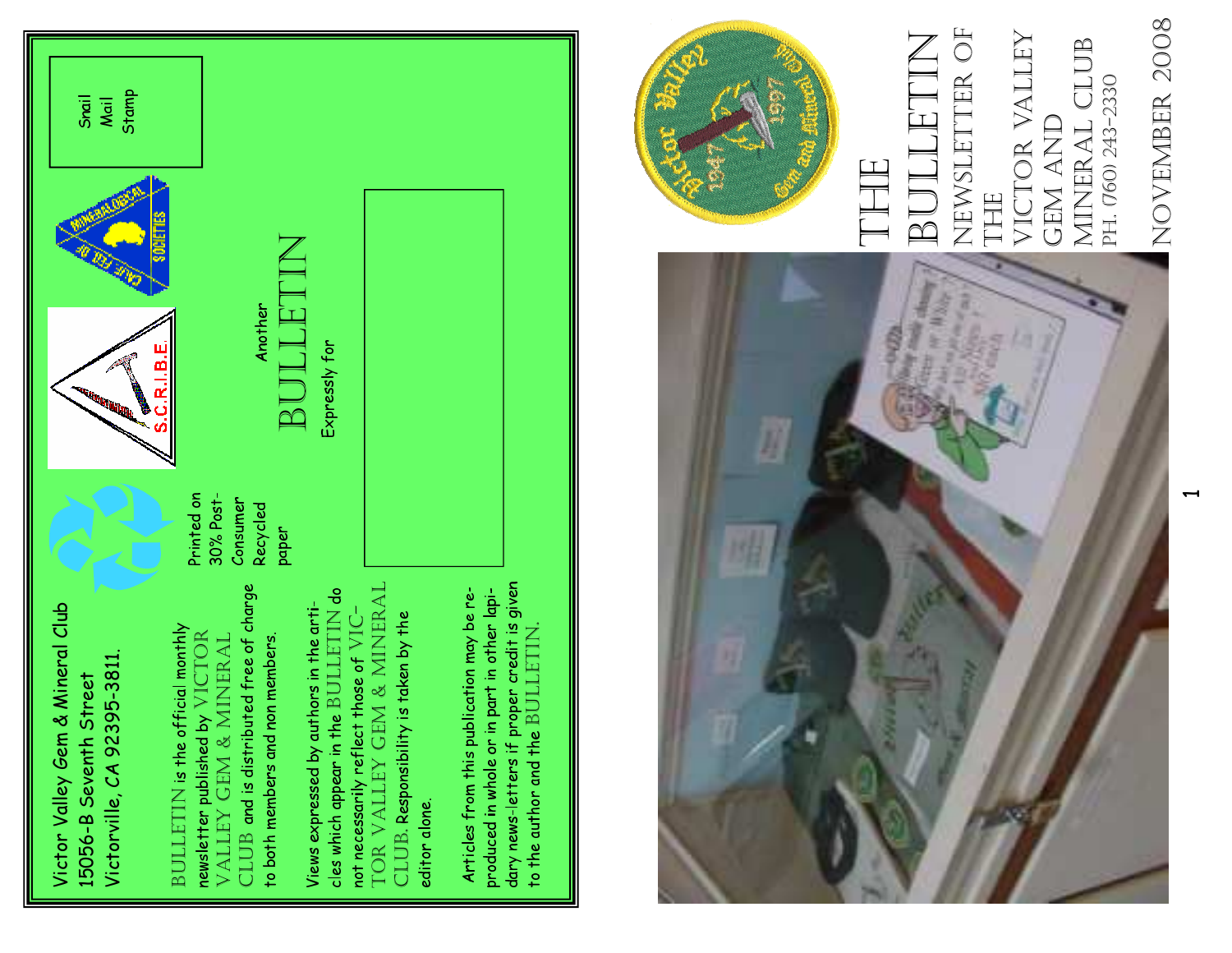#### YOUR OFFICERS FOR 2008

#### 2008 Executive Committee

| PresidentTom Laszlo247-5369              |  |
|------------------------------------------|--|
| 1st V.P (Membership)Jim Fosse245-8644    |  |
| 2nd V.P (Education)Patti Deer553-6550    |  |
| 3rd V.P (Gem & Mineral Show chairman     |  |
| Gil Gilbert868-6900                      |  |
| Recording SecretaryAlan Molineux951-7064 |  |
| TreasurerJanet Flecher949-9347           |  |

#### Board Members

| Joe Kosik241-0894                               |  |  |
|-------------------------------------------------|--|--|
| Lloyd Guilliam962-6844                          |  |  |
| Pat Estes948-7324                               |  |  |
| Charles Toles951-0372                           |  |  |
| Past President…………….Nick Beall………………………220-1215 |  |  |
| CFMS RepresentativeCarole Mc Michael961-7659    |  |  |

p

#### Standing Committee Chairmen

| Wagon Master(Vacant)         |                                            |  |
|------------------------------|--------------------------------------------|--|
| Historian(Vacant)            |                                            |  |
|                              | MaintenanceCharles Toles951-0372           |  |
|                              | LibrarianMary Lou Flecher949-9347          |  |
|                              |                                            |  |
|                              | Sunshine LadyCarol Laszlo247-5369          |  |
|                              |                                            |  |
| RafflesCharles Toles951-0372 |                                            |  |
|                              | Scholarships Andrew Turner962-0095         |  |
| Legislative Rep(Vacant)      |                                            |  |
|                              | PhotographyBob Harper947-6383              |  |
|                              | HospitalityJohn Prinz957-7414              |  |
|                              | ParliamentarianDennis Harbison247-5559     |  |
|                              |                                            |  |
| TailgateCommittee            |                                            |  |
|                              | Training CoordinatorLloyd Guilliam962-6844 |  |
|                              | Instructors                                |  |

Nick Beall, Joann Beall, Janet Flecher, Jim Fosse, Gil Gilbert, Tom Laszlo, Virgil Melton, Joe Kosik, Pat Estes, Charles Toles & Cyndy Mandell.

Club Website—<u>www.vvgmc.org</u> 2

## WANTED—ROCKS, LAPIDARY, MATERIALS & EQUIPMENT.

## CALL CHARLES TOLES.

 $\rm{HOME}$  (760) 951-0372 $\mid$ 

CELL (760) 220-6748.



## Rocks, Rocks, Rocks,

Buy slabs, cabs & rough from Joe! Brazilian, Moss Agate, Wood, Jasper, and Obsidian.



There is a sale on Bolo cords.

Club members (any club) 20% off at my house or 10% off at gem shows.

 I sell crushed Agate, Wood & Jasper for tumbling at \$1.00 per pound. Call Joe Kosik (760) 241-0894.

Coast Cities Financial

**Micky Coats** pan Office

15316 Dos Palmas Rd. Victorville, CA 92392

Office: (760) 241-7620 Fax: (760) 241-6292 Cell: (760) 475-1756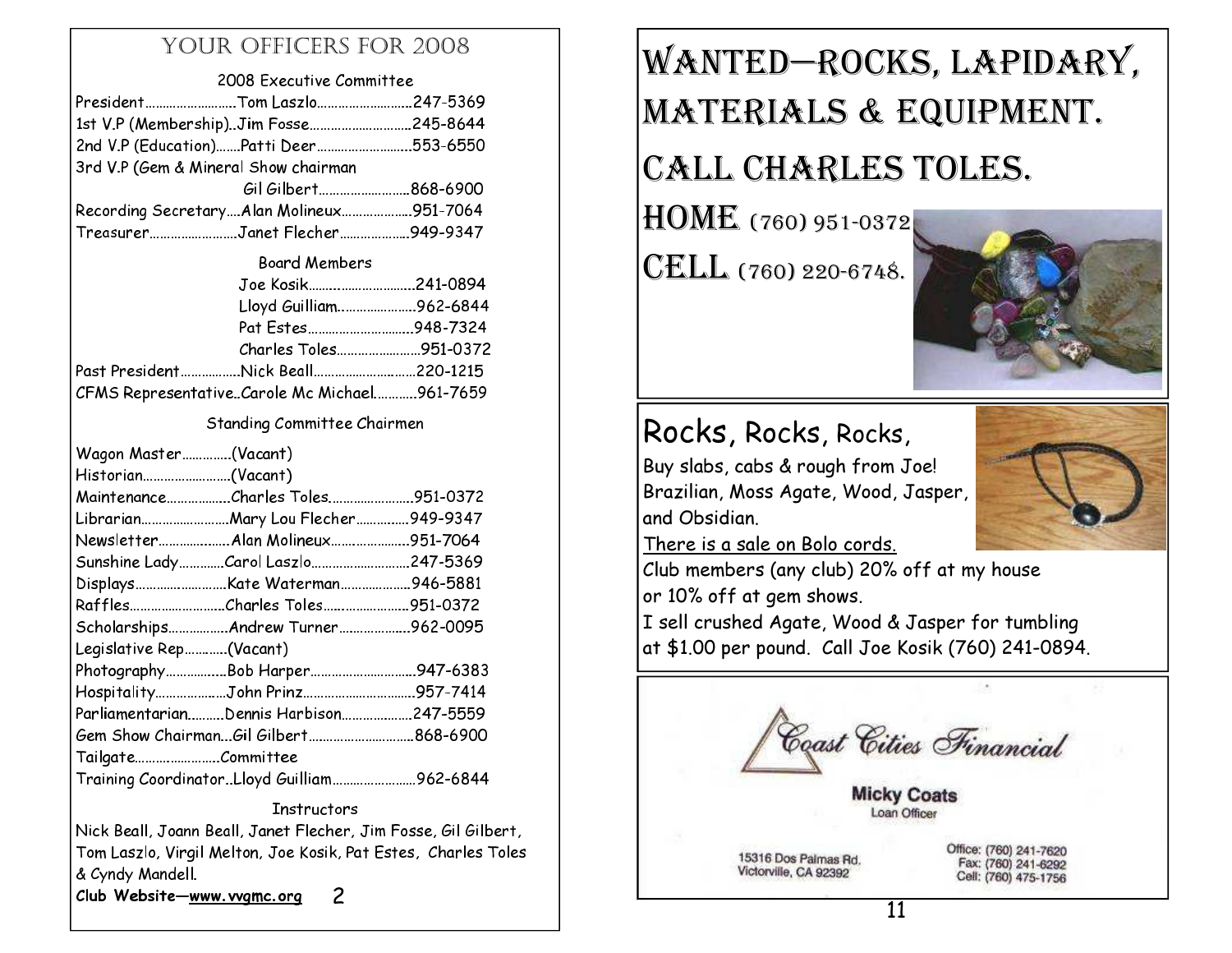#### ABOUT THE HUMAN BODY

It takes the food seven seconds to get from your mouth to your stomach.

One human hair can support 3 kg (6 lb).

Human thighbones are stronger than concrete.

A woman's heart beats faster than a man's.

There are about one trillion bacteria on each of your feet. Women blink twice as often as men.

The average person's skin weighs twice as much as the brain.

Your body uses 300 muscles to balance itself when you are standing still.

If saliva cannot dissolve something, you cannot taste it. An E-Mail from my son, Damian

#### CLUB MERCHANDISE

On the cover is a picture of our club merchandise display. Pat Estes is our Merchandise person. She has a range of hats, T-Shirts and badges with the club logo on them. Help support the club and see Pat about buying some club merchandise. Then, wear it with pride-I do....Ed

#### CLUB DISPLAY CASE

As I mentioned in the minutes of our last General Meeting. Don Pomerenke made up a display for the club for the month of October. Last month's display was done by Andrew Turner. I featured it in last month's *Bulletin*. Don certainly did a great job and if you're able to drop by the club, then come and see Don's display.



#### EDITORIAL

 $10$  <sup>your turn!</sup> I believe a club is a group of like minded individuals who come together for a specific purpose. Clubs cannot function without volunteers. People giving freely of their time-well, they're the lifeblood of any club. We'll be looking for nominations to fill club positions in the months of October and November. You don't have to know everything you just need to love what you do and you need to like people. It was with these talents that our current batch of officers stepped up to the plate—now, it's

#### THE VICTOR VALLEY GEM AND MINERAL CLUB

was organized in 1947 and has been the focal point of High Desert rock hounds for the past 61 years. The club takes active roles in various civic activities. Membership is open to all persons interested in the gem and mineral hobby and lapidary arts. Meetings are held at the clubhouse located at 15056-B, 7th Street (behind Kaman Bearing) in the center of Victorville. Visitors are always welcome. For further information, compared to the monopolity of the matrice of the set of the set of the set of the set of the set of th THE VICTOR VALLEY **EDUCATING**<br>
CEM AND MINERAL **EDUCATING**<br>
CEM AND MINERAL CLUB THE YOUNG<br>
was organized in 1947 and has been to cub scouts about Geology.<br>
we so again of High Desert rock days before, on a Tuesday even<br>
w

call (760) 243-2330.

#### MEETING DATES

Our October meeting was held on Tuesday, 28th at 6:30p.m. and the November general meeting will be held on Tuesday the 25th.

#### NEW MEMBERS AND GUESTS AT THE SEPTEMBER MEETING. On behalf of the membership of V.V.  $G$  & M.C we welcome all the guests and new members who were recognized at the September general meeting. They were, Denise and Steve Kauffman , Ken and Barbara Mildlakowski and Dalushaka Mugwana.

3 you all again....Ed

Church of the Valley, in Apple Valley urday, October 18th, I spoke to cub scouts about Geology. A few days before, on a Tuesday evening I was at a meeting of Hi Desert Gold Diggers. During break I was approached by a cub scout leader from a pack that also meets at The on Tuesday nights.

I agreed to talk to boy scouts about Geology so they could earn a merit badge.

On Saturday morning I arrived at 7:40a.m. and started talking to interested groups of cub scouts and parents. The church was packed and there must have been about 300 cub scouts there doing a range of activities to earn a variety of merit badges. Some learned to use computers. Some were taught to play marbles. Others shot a BB gun and others played soccer.

Whorden, Mark and Tammy Coles, gist. Each lecture lasted for about Rudi Martinez, Denise Milhar, Bobbi 15 minutes and by the end of the We hope you enjoyed our <code>rocks—I</code> was hoarse but happy. general meeting and we hope to see Some boys had learned something According to the records at the end of the day, I had talked to 58 cub scouts about Geology. My wife, Kerry had sent me off with various types of rocks and I dressed the part of a field Geoloday I had given between 20 and 30 lectures. At 3p.m. I packed up my about geology—it was a good day!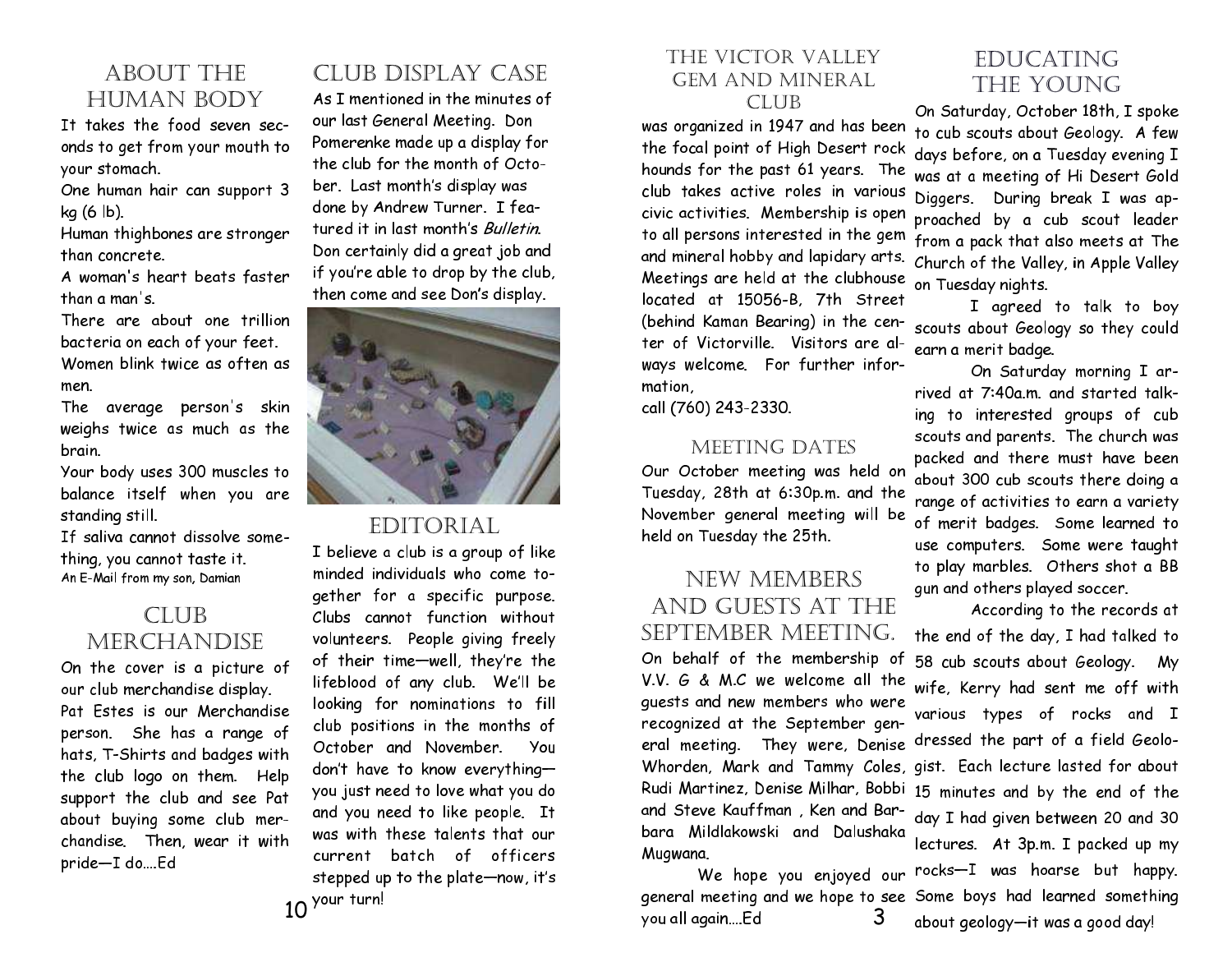#### AROUND THE SHOP



It's not all work at the club. Here, Gaylan Graves chats for a while with Bob Menelly. Some nice work gets done at the club—but there's also time to rest and catch up on what's new too.

Pat Estes is a instructor at V.V G & M.C. Here she is taking time out for a bite to eat in between helping out other members in a variety o<mark>f</mark> ways. She's always friendly and approachable and so if you ever have any question concerning lapidary, she will be only too happy to help vou.





I had a peek at the new office now it's completed. It's amazing just how much room there is inside! Now that it's been plastered, stuccoed and painted, it's time to move in the office furniture. I see a  $\,$ computer desk, the club computer and a photocopier and printer installed in their new place. It's a good place to work without getting in people's way.

### VICTOR VALLEY GEM AND MINERAL CLUB HOLIDAY PARTY



### TUESDAY, DECEMBER 16TH 2008

#### GOLDEN STAR BUFFET

#### 17376 MAIN STREET, HESPERIA

\$8.39—ALL YOU CAN EAT! (LOCATED AT MAIN & I AVENUE IN THE VON'S PARKING LOT)

#### PLEASE BRING A NICE GIFT TO BE AUCTIONED.

WE HAD A GREAT TIME LAST YEAR AND EVERYONE WHO ATTENDED ENJOYED THEMSELVES I'LL BE THERE—WILL YOU?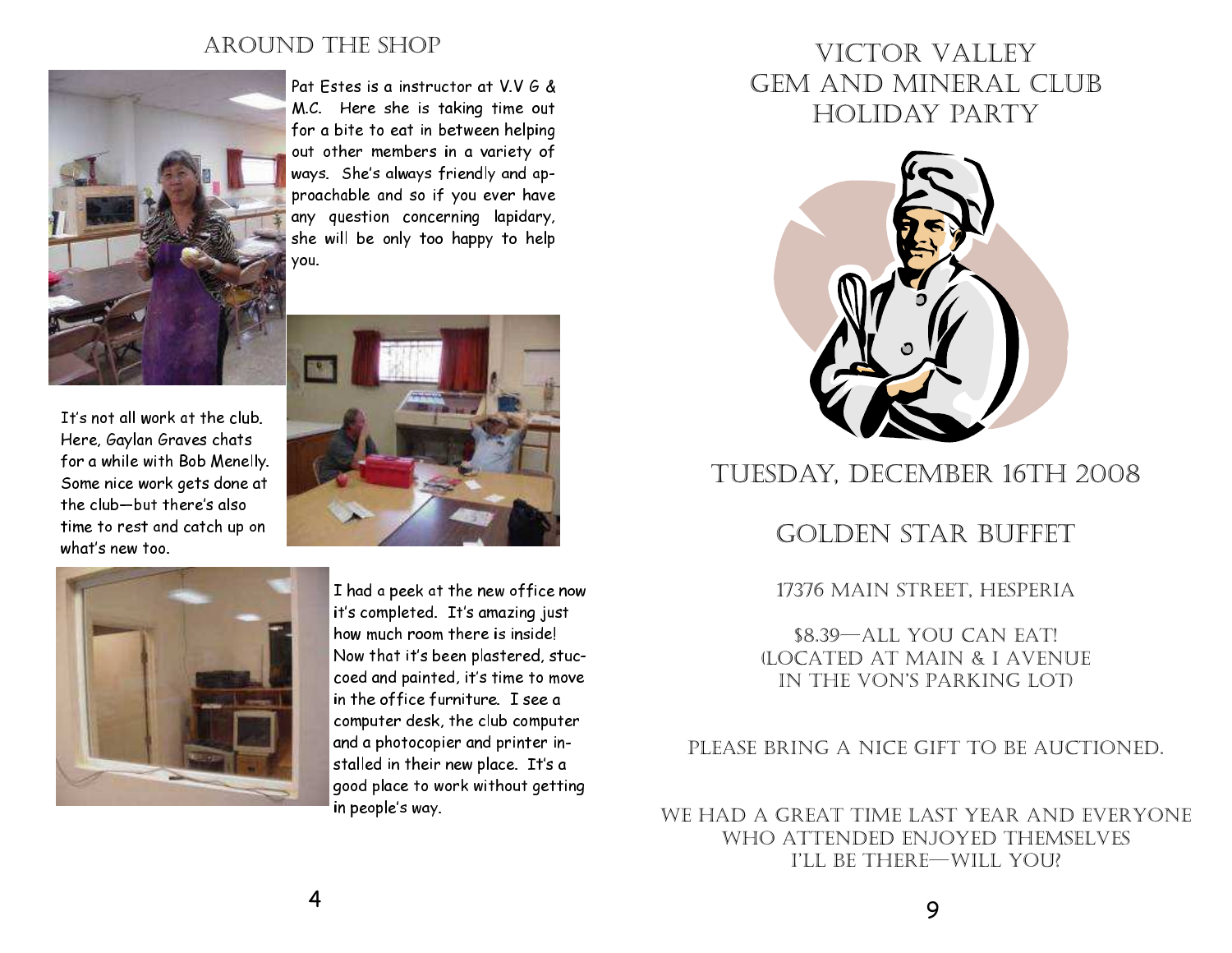

#### FROM THE SEPTEMBER GENERAL MEETING

We welcomed guests and new members. (See page 2).

Andrew Turner created a club display for September. Don Pomerenke will create a display for October.

Carole Mc Michael received a boxed display of rocks indigenous to Kettle County, Washington state. I supplied a box for her and she will will send a box of our rocks and labeled with their names and where they can be found back to the Washington rock club. (This is being done through the AFMS).

John Printz will send a letter of thanks to TXI for allowing us to use their Oro Grande park for the recent club picnic.

A club fire extinguisher has been refilled in compliance with fire marshal's regulations.

Virgil Melton urged club members to run for soon to be vacant board and committee positions.

Cyndy Mandell will continue with her Wednesday night silver fabricating class.

The club Christmas Party will be on Tuesday night, December 16th. (See p.9 for details).

A club clean up day is scheduled for Saturday, October 18th at 9:00a.m.

#### FROM THE OCTOBER BOARD MEETING

Trees need to be trimmed at the front of our parking lot so that a clear line of sight can be had for the oncoming traffic.

The welding tanks are not being switched off.

(6) membership candidates were motioned to become members.

Club Treasurer, Janet Flecher motioned that 2009 property taxes should be paid in September 2008. Everyone voted for this except Charles Toles who abstained.

The Election Committee is looking for candidates to fill upcoming vacancies

Pat Estes is still waiting on the CFMS Rockhound stickers to become available.

Tom Laszlo will talk to the floor maintenance man about the poor state of the floors.

Carole Mc Michael will report on the Building Assessment and Budget Committee at the next Board Meeting.

Junior Rock Club member's ages have been fixed at 10—16 years by the Board

The Sunshine Lady, Carole Laszlo needs additional greeting cards and postage stamps.

8